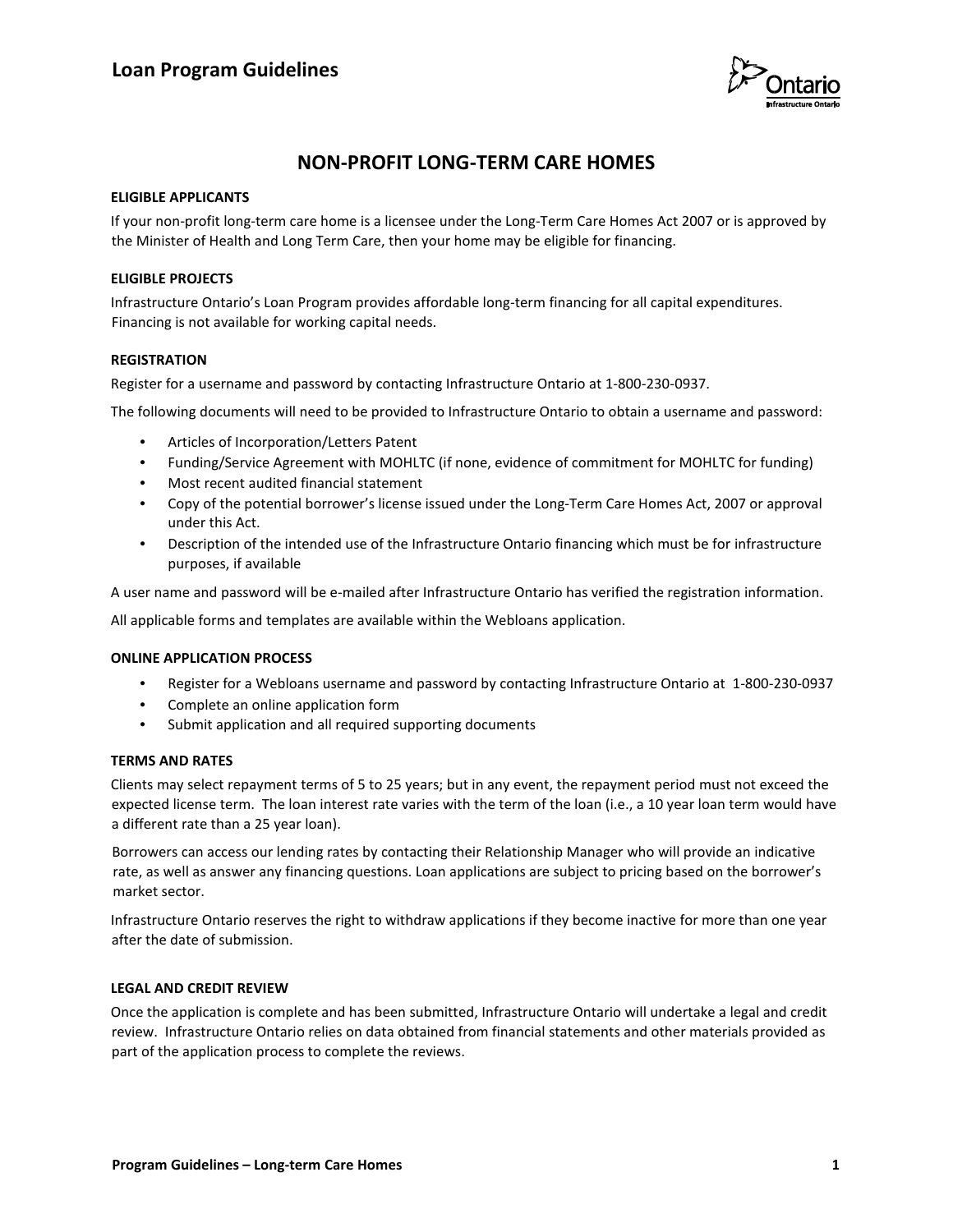## **Loan Program Guidelines**



A legal review is conducted to ensure that the borrower has the requisite authority to borrow from Infrastructure Ontario. Any pending, existing or threatening litigation that may impair the borrower's ability to meet its debt obligations is also reviewed.

A credit review assesses each borrower's ability to repay the loan. More specifically, the Borrower will need to provide a business case which addresses risks under the following headings:

- Project construction
- Past and future financial performance
- Management and governance
- Sustainability of the business model
- Legal structure and security
- Other encumbrances and environmental risks

Once the reviews are complete and approved, applicants will be notified.

#### **FINANCING AGREEMENT**

After the Legal and Credit review have been completed, a Financing Agreement will be drafted by Infrastructure Ontario for review and execution by both parties.

After the Financing Agreement has been executed and expenditures have been incurred, a short-term advance may be requested. Or, if the project is substantially complete, clients may wish to begin the long-term financing process. Amounts taken as short-term advances are typically converted to a long-term promissory note upon completion of the project.

#### **TYPES OF FINANCING**

#### *Long-Term Financing*

The client shall issue a long-term promissory note to Infrastructure Ontario for up to the approved amount of the loan as per the Financing Agreement on an agreed upon date. The promissory note specifies when principal and interest payments are due. The interest rate is fixed for the committed term of the loan. Long-term financing conversions will close on the 1st and 15th of every month.

Infrastructure Ontario offers both amortizing and serial long-term financing options to clients. With amortizing promissory notes, borrowers pay equal amounts of blended principal and interest on each payment date. Alternately, with serial promissory notes, borrowers pay equal amounts of principal on each payment date and interest is calculated on the declining balance.

#### *Short-Term or Construction Financing*

Short-term (construction) financing is available to clients during the construction period of an approved project based on incurred costs. Interest is calculated and payable monthly on the 1<sup>st</sup> day of each month based on the applicable short-term rates. Short-term advances are processed on the  $1<sup>st</sup>$  and  $15<sup>th</sup>$  of every month and Infrastructure Ontario requires five business days notice to process a payment.

**Note:** Proceeds of the loan are advanced after a Financing Agreement has been executed and expenditures have been incurred.